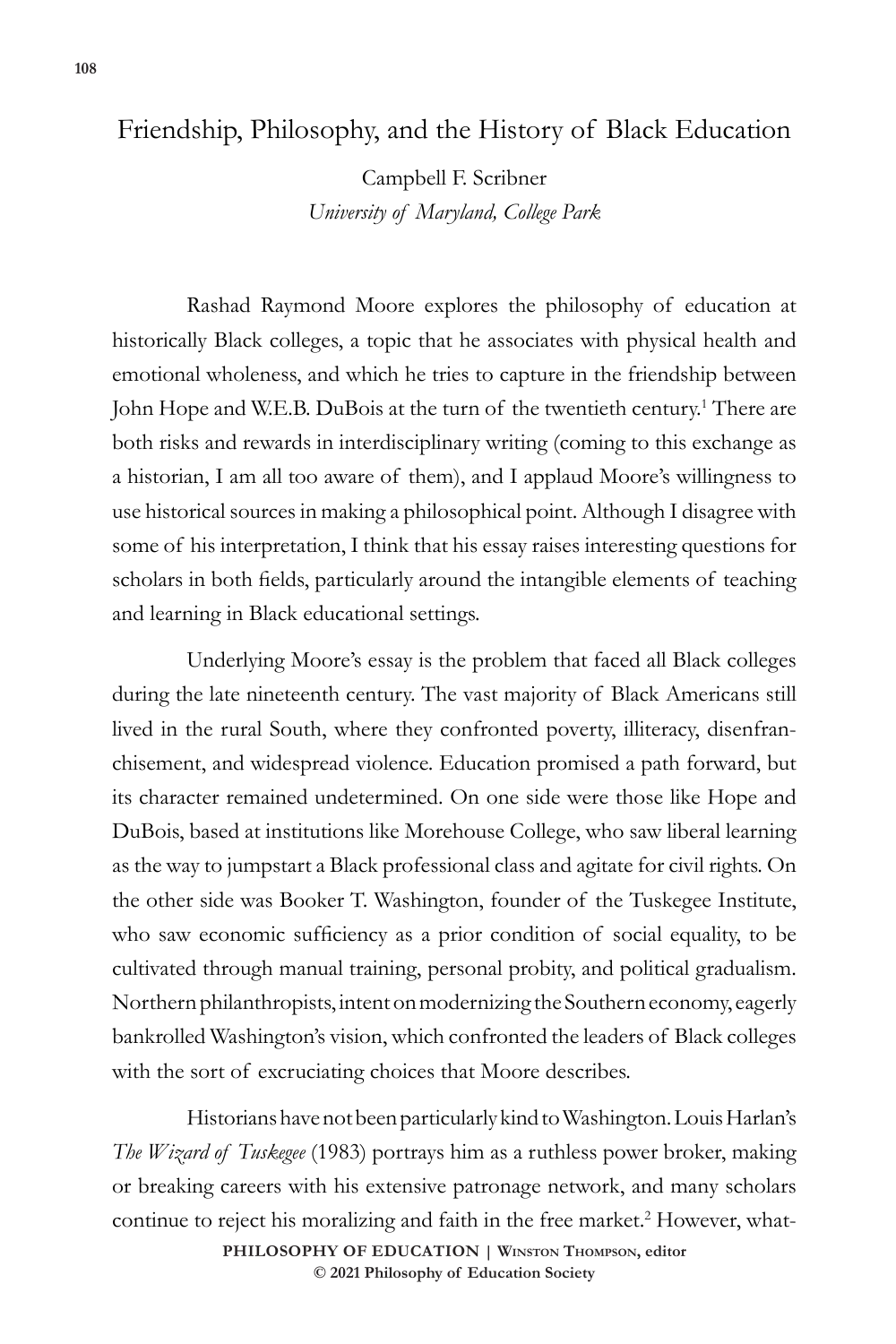ever one's final judgment of the Tuskegee model, it is far too easy to caricature Washington, as Moore does, as someone "willing to endure mockery and denigration in the name of money." The ascription of bad faith not only seems unfair but perhaps misses an opportunity to deepen the very argument that Moore is trying to make. For if John Hope struck a devil's bargain by accepting Northern philanthropy, he was hardly alone in doing so. James Anderson's *The Education of Blacks in the South* (1988) finds many Black educators soliciting donations with a mixture of submission and subversion, promising funders that they would offer vocational training while secretly teaching the classics.3 In *Up From History* (2009), a recent defense of Washington's legacy, Edward Norrell argues that this sort of deception went all the way to the top: that Washington, too, gave generously to civil rights causes and exercised power as progressively as one could in an era of profound racism.<sup>4</sup> Whether or not one finds Norrell's argument convincing, it is important to acknowledge that Washington, Hope, DuBois, and even the philanthropists themselves were stuck "in a precarious position between pragmatic leadership and principle," and that no one dictated the terms of Black education unilaterally.<sup>5</sup> Whereas Moore presents friendship as a private retreat from these unsavory political compromises, in a way it was also their endpoint: after all, only pragmatic leadership could secure the institutional space for college friendships to develop.

The heart of Moore's essay describes the relationships forged at Black colleges in terms of "care," "love," "well-being," "flourishing," and "futurity" and assures readers that "the story of Black education is not all dismal." A similar perspective has driven histories of Black education since Thomas Sowell's *Education: Assumption vs. History* (1986)—a book that comfortably combines Black excellence with Washington-style moralism—and Vanessa Siddle Walker's *Their Highest Potential* (1996). Both of those books document academic success at otherwise inferior segregated schools, a surprising record that they attribute to community oversight, high expectations, and dedicated teachers.<sup>6</sup> Subsequent studies have extended their findings to other eras and locations, and although most of them do not make philosophical arguments *per se*, their emphasis on agency, community, excellence, and love is very much in line with Moore's. All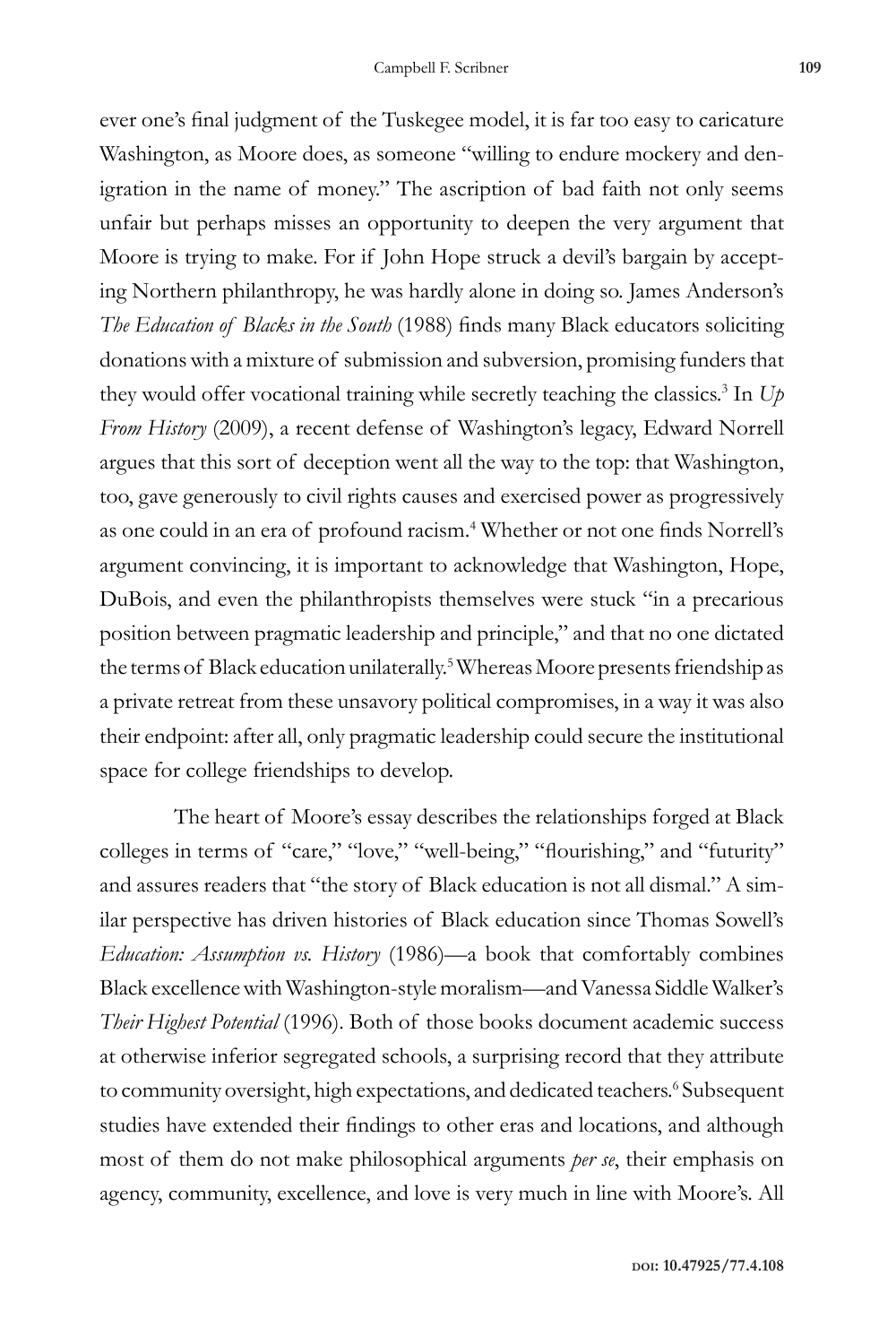of this suggests the descriptive value of Moore's approach, but it also begs the question of what his philosophizing might add to existing historical accounts?<sup>7</sup>

I think that Moore has a great deal to add, but I wonder whether it would come across more clearly in a slightly different register, one less often applied to Black education. Specifically, with all of his talk about practical judgment, friendship, and flourishing, would it make sense to tell the story of Hope and DuBois from an Aristotelian perspective?

Like proponents of care, Aristotle offers an ethical system grounded in everyday practice and the development of human potential. He devotes two books of the *Nicomachean Ethics* to friendship, which he considers inseparable from the good life. If not a virtue in itself, Aristotle claims that friendship encourages excellence in the context of human sociability:

> Rich men and those in possession of office and of dominating power are thought to need friends most of all; for what is the use of such prosperity without the opportunity of beneficence, which is exercised chiefly and in its most laudable form towards friends? ... And in poverty and in other misfortunes men think friends are the only refuge. It helps the young, too, to keep from error; it aids older people by ministering to their needs and supplementing the activities that are failing from weakness; those in the prime of life it stimulates to noble actions — 'two going together'—for with friends men are more able both to think and to act.<sup>8</sup>

When DuBois recalls his "closest and most holy friendships…strengthening and hardening [his] own character," he is making an Aristotelian claim. And when Hope observes that friendship "is based not so much on agreement in opinion and policies and methods but upon downright confidence, upon simple faith," or that it develops between those who share "common interests, visions, and values," he echoes Aristotle's equation of friendship with democracy and social equality.<sup>9</sup>

Finally, there are at least two ways in which an Aristotelian perspective may be able to do what care alone cannot, and I would like to conclude by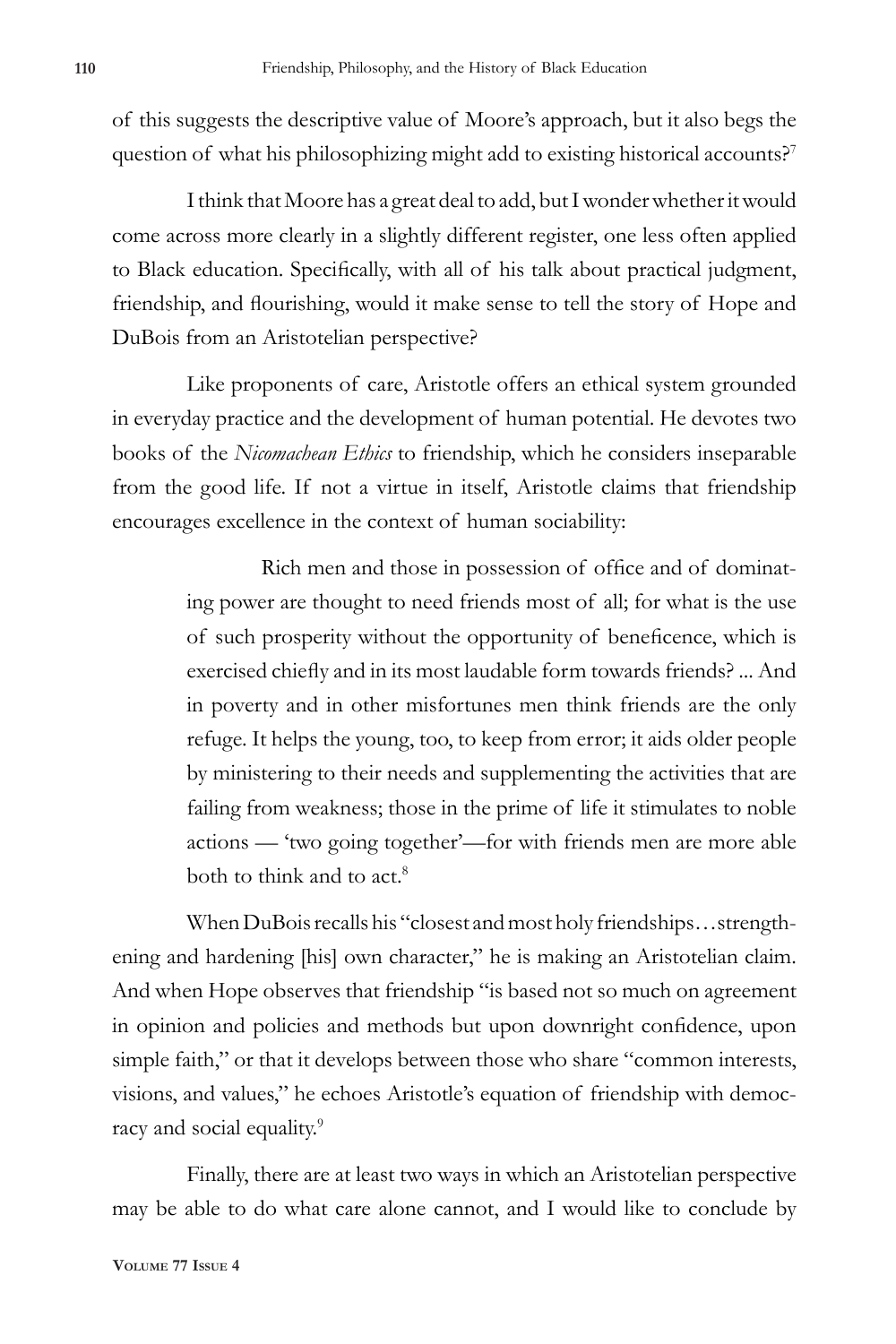posing these as general questions to Moore.

First, what exactly did "flourishing" mean in the context of Black colleges? Surely there were caring teachers and lifelong friendships at places like Tuskegee just as there were at Morehouse, and valuable learning experiences even at schools that did not instill academic success. Did flourishing merely require fellow-feeling and emotional affirmation or was it necessarily oriented toward intellectual growth? Was it dependent on the formal curriculum or incidental to it? Was it best judged by the "progress of the race" or by degrees of individual self-realization? Many of the same questions underlaid the debate between Washington and DuBois, and of course there are many ways to answer them. But whether one hopes to discriminate between various models of Black education or to find deeper affinities between them, it seems necessary to have a sense of their proper educational aims. To describe Washington, Hope, or DuBois as practical reasoners means little if we do not know what they were reasoning toward. Thus, while Moore is right to sidestep conventional interpretations of their debates, reengaging them as the ordering of educational goods may be one area (in addition to friendship) where Aristotelian philosophy could clarify the terms of historical analysis.<sup>10</sup>

Second, the beauty of the Black intellectual tradition in the United States is how productively it not only echoes but *talks back* to other schools of thought. I wonder whether, in applying the ethics of care to his study, Moore actually finds too neat a fit, and could have challenged existing thinking by reaching farther afield? Surely other philosophical approaches could benefit from the story he tells? There have been cursory references to Black schooling among neo-Aristotelian philosophers, for example, but their language does not seem to encompass the kind of "spiritual fortitude" and "ensouling" that Moore finds at Morehouse.<sup>11</sup> In addition to Cornel West, whose work Moore cites, possible models for this kind of work include Danielle Allen's *Talking to Strangers* (2004), which argues that Black history offers a unique understanding of self-knowledge and sacrifice in the political sphere; and Vincent Lloyd's *Black Natural Law* (2016), which finds contemporary natural law theory lacking compared to traditionally Black invocations of reason, emotion, and transcen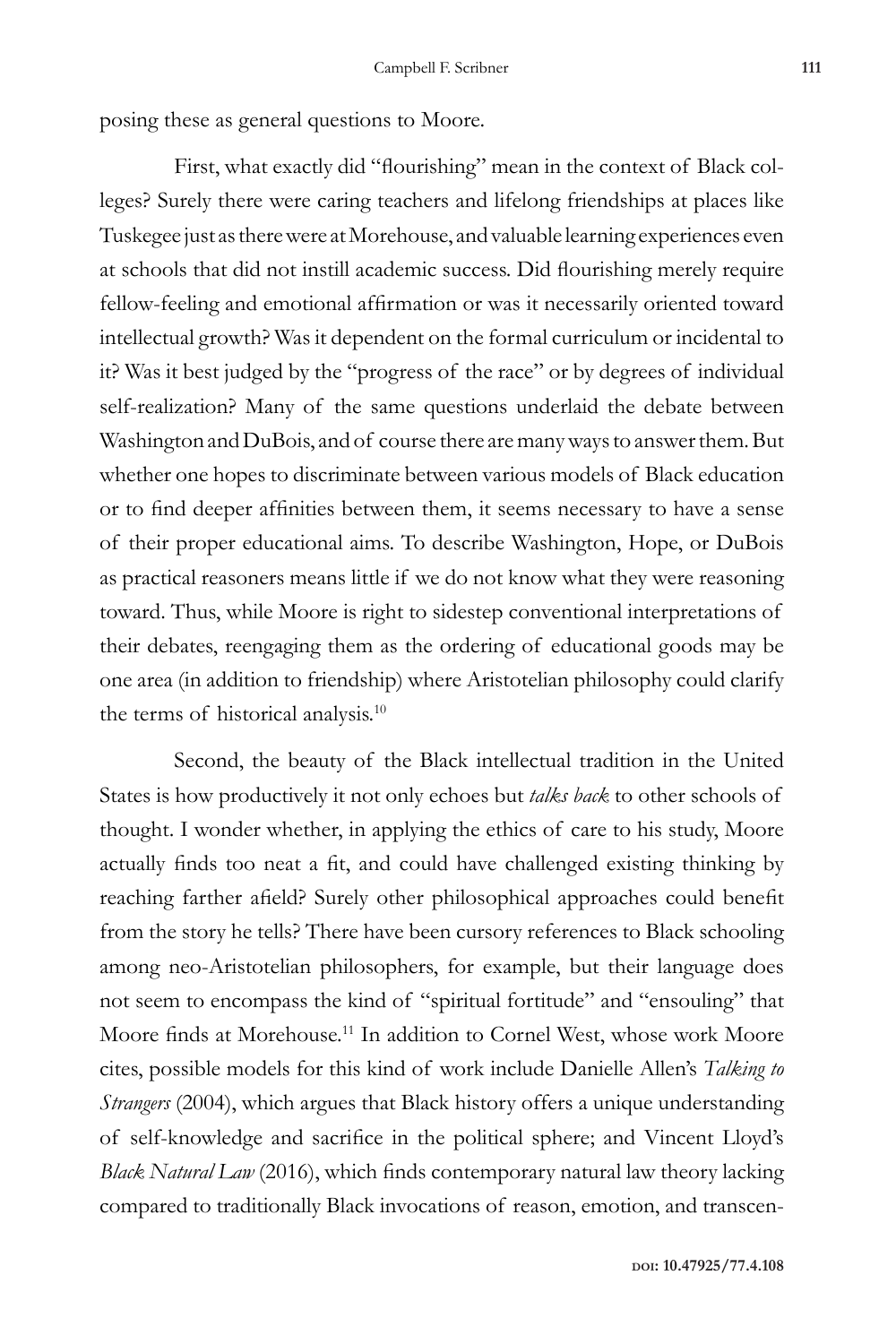dent moral standards.<sup>12</sup> As he elaborates on this research, I would encourage Moore to use philosophical concepts not only to explain a particular historical moment, and not only to carve out space for Black education itself, but also to leverage Black colleges in broader discussions about friendship and flourishing in education writ large.

All this is to say that Moore adds a sensitive and promising perspective to an already vibrant scholarly discussion, and I look forward to learning more from his work in the future.

1 All citations of the original manuscript are Rashad Raymond Moore, "I Brought Him Here to Be My Friend: Hope, DuBois & Friendship in Historically Black Education," *Philosophy of Education* 77, no. 4 (March 2022).

2 Louis R. Harlan, *Booker T. Washington: The Wizard of Tuskegee, 1901-1915*  (New York, NY: Oxford University Press, 1983). For a contemporary example, see Brian Jones, "Washington and Canada: Free Market Idealism in the Context of Social Defeat," *Journal of Negro Education* 87, no. 1 (2018): 33-45.

3 James Anderson, *The Education of Blacks in the South, 1860-1935* (Chapel Hill: University of North Carolina Press, 1988).

4 Edward Norrell, *Up From History: The Life of Booker T. Washington* (Cambridge, MA: Belknap Press of Harvard University Press, 2009).

5 On the shifting motives and strategies of Black educational philanthropy, see Eric Anderson and Alfred A. Moss, *Dangerous Donations: Northern Philanthropy and Southern Black Education, 1902-1930* (Columbia: University of Missouri Press, 1999).

6 Thomas Sowell, *Education: Assumptions Versus History: Collected Papers* (Stanford, CA: Hoover Institution Press, 1986); Vanessa Siddle Walker, *Their High*est Potential: An African American School Community in the Segregated South (Chapel Hill: University of North Carolina Press, 1996).

7 Recent examples include Kabria Baumgartner, *In Pursuit of Knowledge: Black Women and Educational Activism in Antebellum America* (New York: New York